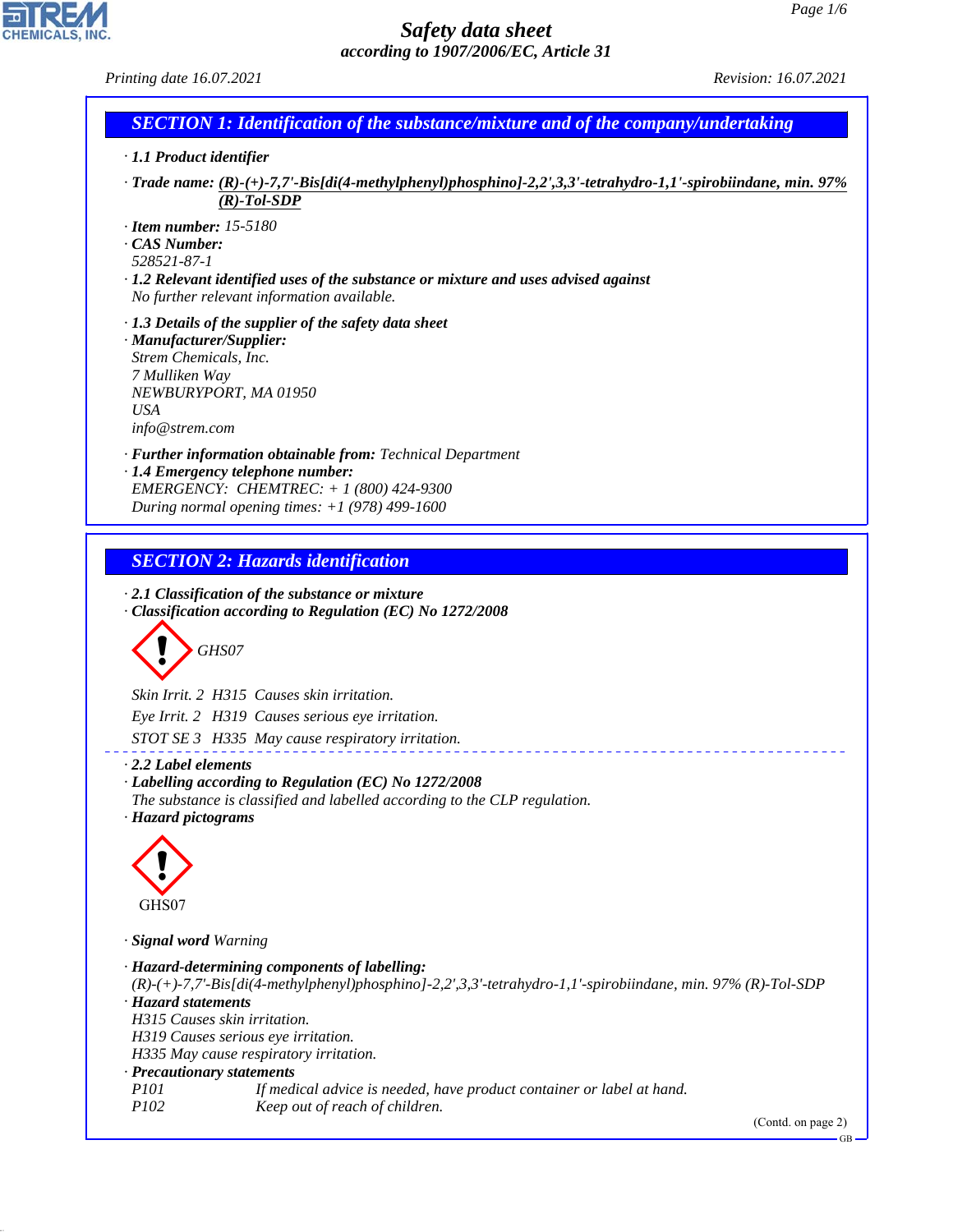*Printing date 16.07.2021 Revision: 16.07.2021*

| <b>Tol-SDP</b>            | Trade name: $(R)$ - $(+)$ -7,7'-Bis[di(4-methylphenyl)phosphino]-2,2',3,3'-tetrahydro-1,1'-spirobiindane, min. 97% (R)-                            |
|---------------------------|----------------------------------------------------------------------------------------------------------------------------------------------------|
|                           |                                                                                                                                                    |
|                           | (Contd. of page 1)                                                                                                                                 |
| <i>P103</i>               | Read label before use.                                                                                                                             |
| P <sub>231</sub>          | Handle under inert gas.                                                                                                                            |
| P <sub>222</sub>          | Do not allow contact with air.                                                                                                                     |
|                           | P305+P351+P338 IF IN EYES: Rinse cautiously with water for several minutes. Remove contact lenses, if<br>present and easy to do. Continue rinsing. |
| $P403 + P233$             | Store in a well-ventilated place. Keep container tightly closed.                                                                                   |
| P422                      | Store contents under inert gas.                                                                                                                    |
| <i>P501</i>               | Dispose of contents/container in accordance with local/regional/national/international<br>regulations.                                             |
| $\cdot$ 2.3 Other hazards |                                                                                                                                                    |
|                           | $\cdot$ Results of PBT and vPvB assessment                                                                                                         |

*· PBT: Not applicable.*

*· vPvB: Not applicable.*

### *SECTION 3: Composition/information on ingredients*

- *· 3.1 Chemical characterisation: Substances · CAS No. Description*
- *528521-87-1 (R)-(+)-7,7'-Bis[di(4-methylphenyl)phosphino]-2,2',3,3' tetrahydro-1,1'-spirobiindane, min. 97% (R)-Tol-SDP*

### *SECTION 4: First aid measures*

*· 4.1 Description of first aid measures*

- *· After inhalation: In case of unconsciousness place patient stably in side position for transportation.*
- *· After skin contact: Immediately wash with water and soap and rinse thoroughly.*
- *· After eye contact:*
- *Rinse opened eye for several minutes under running water. If symptoms persist, consult a doctor.*
- *· After swallowing: If symptoms persist consult doctor.*
- *· 4.2 Most important symptoms and effects, both acute and delayed No further relevant information available.*
- *· 4.3 Indication of any immediate medical attention and special treatment needed*

*No further relevant information available.*

### *SECTION 5: Firefighting measures*

- *· 5.1 Extinguishing media*
- *· Suitable extinguishing agents: Use fire extinguishing methods suitable to surrounding conditions.*
- *· 5.2 Special hazards arising from the substance or mixture No further relevant information available.*
- *· 5.3 Advice for firefighters*

44.1.1

*· Protective equipment: No special measures required.*

### *SECTION 6: Accidental release measures*

- *· 6.1 Personal precautions, protective equipment and emergency procedures Not required.*
- *· 6.2 Environmental precautions: No special measures required.*
- *· 6.3 Methods and material for containment and cleaning up: Dispose contaminated material as waste according to item 13. Ensure adequate ventilation.*

(Contd. on page 3)

GB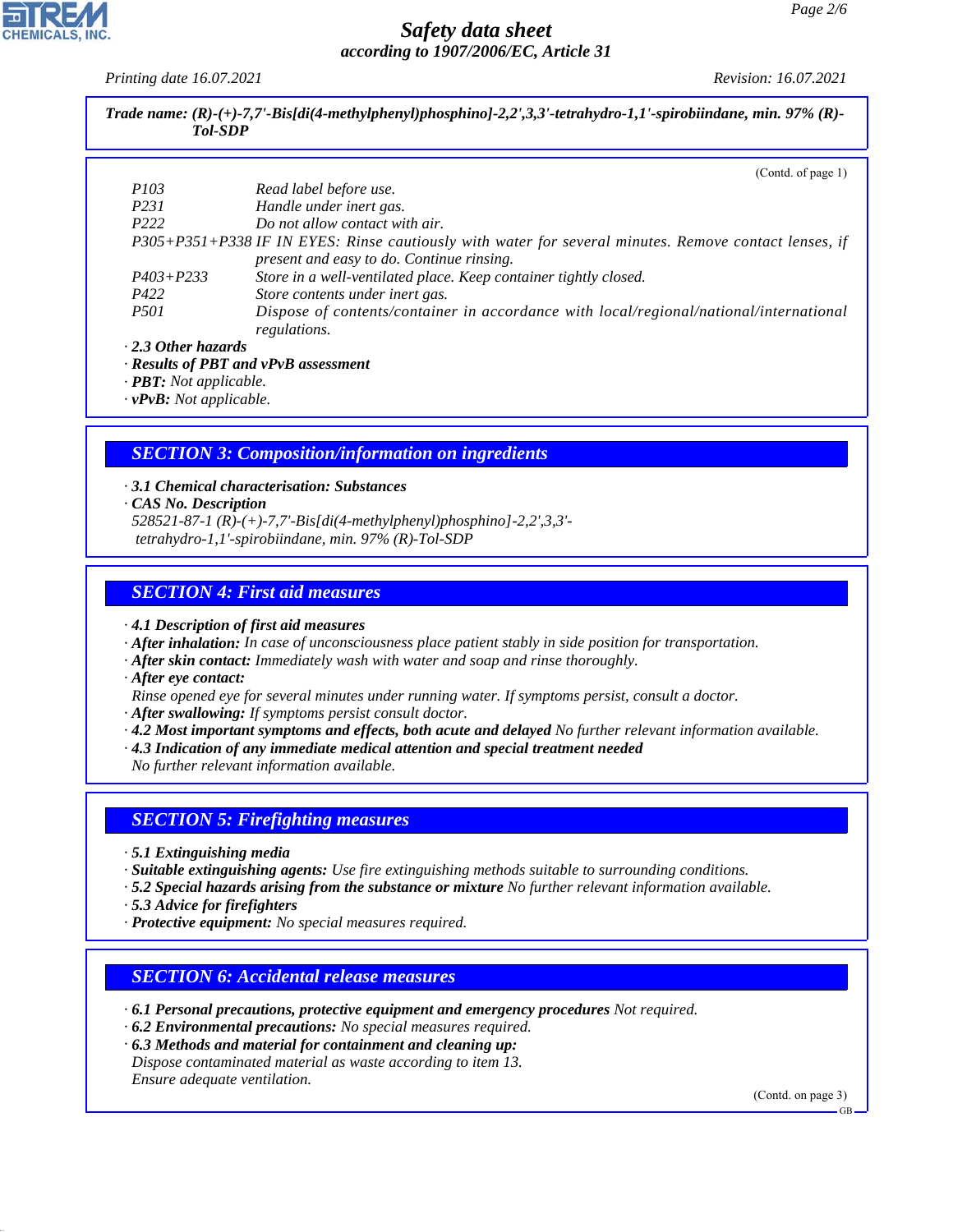*Printing date 16.07.2021 Revision: 16.07.2021*

*Trade name: (R)-(+)-7,7'-Bis[di(4-methylphenyl)phosphino]-2,2',3,3'-tetrahydro-1,1'-spirobiindane, min. 97% (R)- Tol-SDP*

(Contd. of page 2)

### *· 6.4 Reference to other sections*

*See Section 7 for information on safe handling.*

*See Section 8 for information on personal protection equipment.*

*See Section 13 for disposal information.*

### *SECTION 7: Handling and storage*

- *· 7.1 Precautions for safe handling Open and handle receptacle with care.*
- *· Handling: Handle under inert gas.*
- *· Information about fire and explosion protection: No special measures required.*
- *· 7.2 Conditions for safe storage, including any incompatibilities*
- *· Storage: Store contents under inert gas.*
- *· Requirements to be met by storerooms and receptacles: No special requirements.*
- *· Information about storage in one common storage facility: Not required.*
- *· Further information about storage conditions: Keep container tightly sealed.*
- *· 7.3 Specific end use(s) No further relevant information available.*

### *SECTION 8: Exposure controls/personal protection*

- *· Additional information about design of technical facilities: No further data; see item 7.*
- *· 8.1 Control parameters*
- *· Ingredients with limit values that require monitoring at the workplace: Not required.*
- *· Additional information: The lists valid during the making were used as basis.*
- *· 8.2 Exposure controls*
- *· Personal protective equipment:*
- *· General protective and hygienic measures:*
- *Keep away from foodstuffs, beverages and feed. Immediately remove all soiled and contaminated clothing Wash hands before breaks and at the end of work. Avoid contact with the eyes and skin.*

*· Respiratory protection:*

*In case of brief exposure or low pollution use respiratory filter device. In case of intensive or longer exposure use self-contained respiratory protective device.*

*· Protection of hands:*



44.1.1

\_S*Protective gloves*

*The glove material has to be impermeable and resistant to the product/ the substance/ the preparation.*

*Due to missing tests no recommendation to the glove material can be given for the product/ the preparation/ the chemical mixture.*

*Selection of the glove material on consideration of the penetration times, rates of diffusion and the degradation · Material of gloves*

*The selection of the suitable gloves does not only depend on the material, but also on further marks of quality and varies from manufacturer to manufacturer.*

*· Penetration time of glove material*

*The exact break through time has to be found out by the manufacturer of the protective gloves and has to be observed.*

(Contd. on page 4)

GB

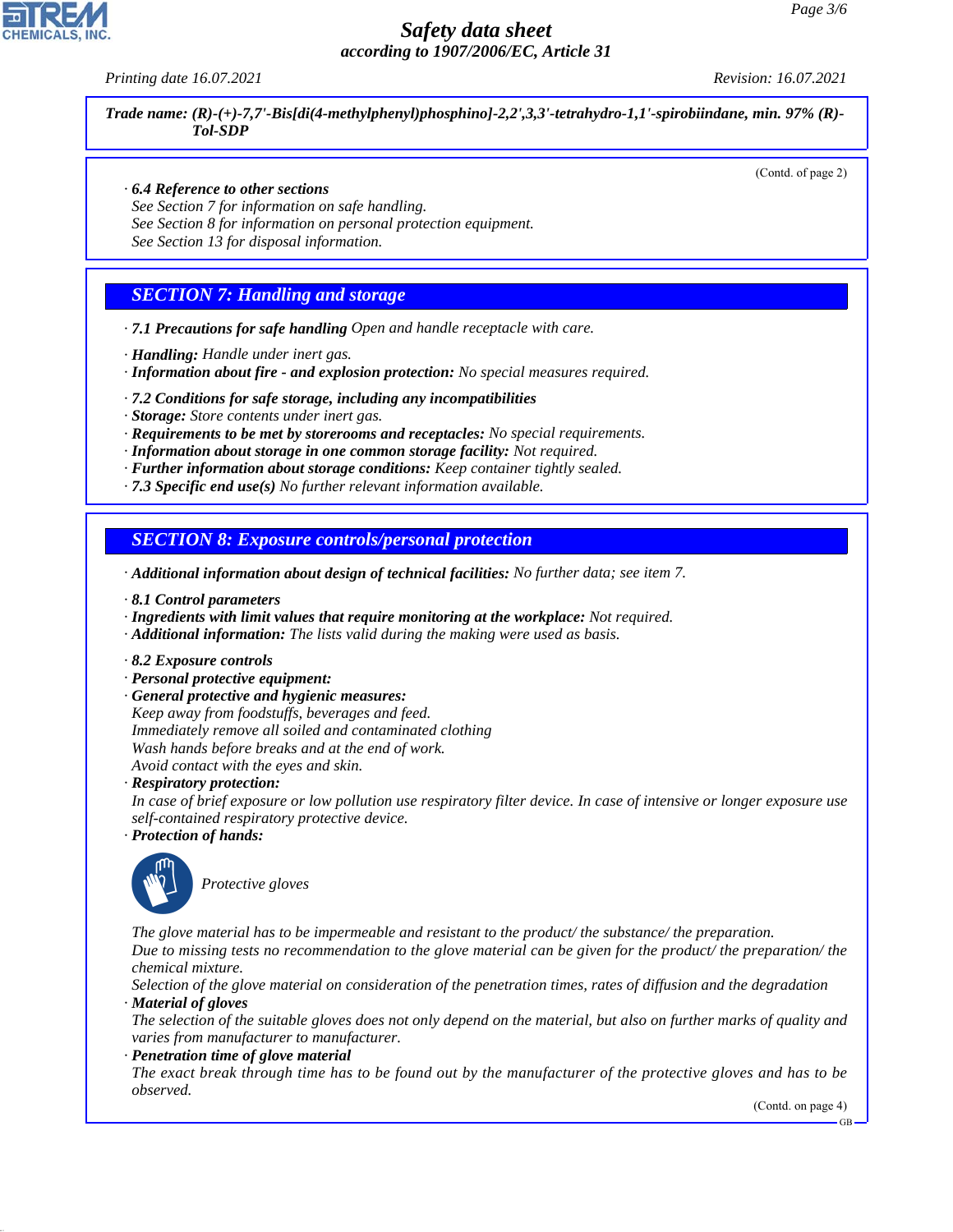*Printing date 16.07.2021 Revision: 16.07.2021*

CHEMICALS, INC.

44.1.1

| Trade name: $(R)$ -(+)-7,7'-Bis[di(4-methylphenyl)phosphino]-2,2',3,3'-tetrahydro-1,1'-spirobiindane, min. 97% (R)-<br><b>Tol-SDP</b>                                        |                                                                          |  |  |
|------------------------------------------------------------------------------------------------------------------------------------------------------------------------------|--------------------------------------------------------------------------|--|--|
| $\cdot$ Eye protection:<br>Tightly sealed goggles                                                                                                                            | (Contd. of page 3)                                                       |  |  |
| · 9.1 Information on basic physical and chemical properties<br><b>General Information</b><br>$\cdot$ Appearance:<br>Form:<br>Colour:<br>$\cdot$ Odour:<br>· Odour threshold: | Solid<br>White<br>Undistinguishable.<br>Not determined.                  |  |  |
| $\cdot$ pH-value:<br>Change in condition<br>Melting point/freezing point:<br>Initial boiling point and boiling range: Undetermined.                                          | Not applicable.<br>150-152 °C                                            |  |  |
| · Flash point:<br>· Flammability (solid, gas):                                                                                                                               | Not applicable.<br>Not determined.                                       |  |  |
| · Ignition temperature:<br><b>Decomposition temperature:</b><br>· Auto-ignition temperature:                                                                                 | Not determined.<br>Not determined.                                       |  |  |
| · Explosive properties:                                                                                                                                                      | Product does not present an explosion hazard.                            |  |  |
| · Explosion limits:<br>Lower:<br><b>Upper:</b><br>· Vapour pressure:                                                                                                         | Not determined.<br>Not determined.<br>Not applicable.                    |  |  |
| $\cdot$ Density:<br>· Relative density<br>· Vapour density<br>$\cdot$ Evaporation rate                                                                                       | Not determined.<br>Not determined.<br>Not applicable.<br>Not applicable. |  |  |
| · Solubility in / Miscibility with<br>water:                                                                                                                                 | Insoluble.                                                               |  |  |
| · Partition coefficient: n-octanol/water:<br>· Viscosity:<br>Dynamic:<br>Kinematic:                                                                                          | Not determined.<br>Not applicable.<br>Not applicable.                    |  |  |
| · Solvent content:<br>Organic solvents:<br>$VOC$ (EC)                                                                                                                        | $0.0\%$<br>0.00%                                                         |  |  |
| Solids content:<br>.9.2 Other information                                                                                                                                    | 100.0%<br>No further relevant information available.                     |  |  |

(Contd. on page 5)

GB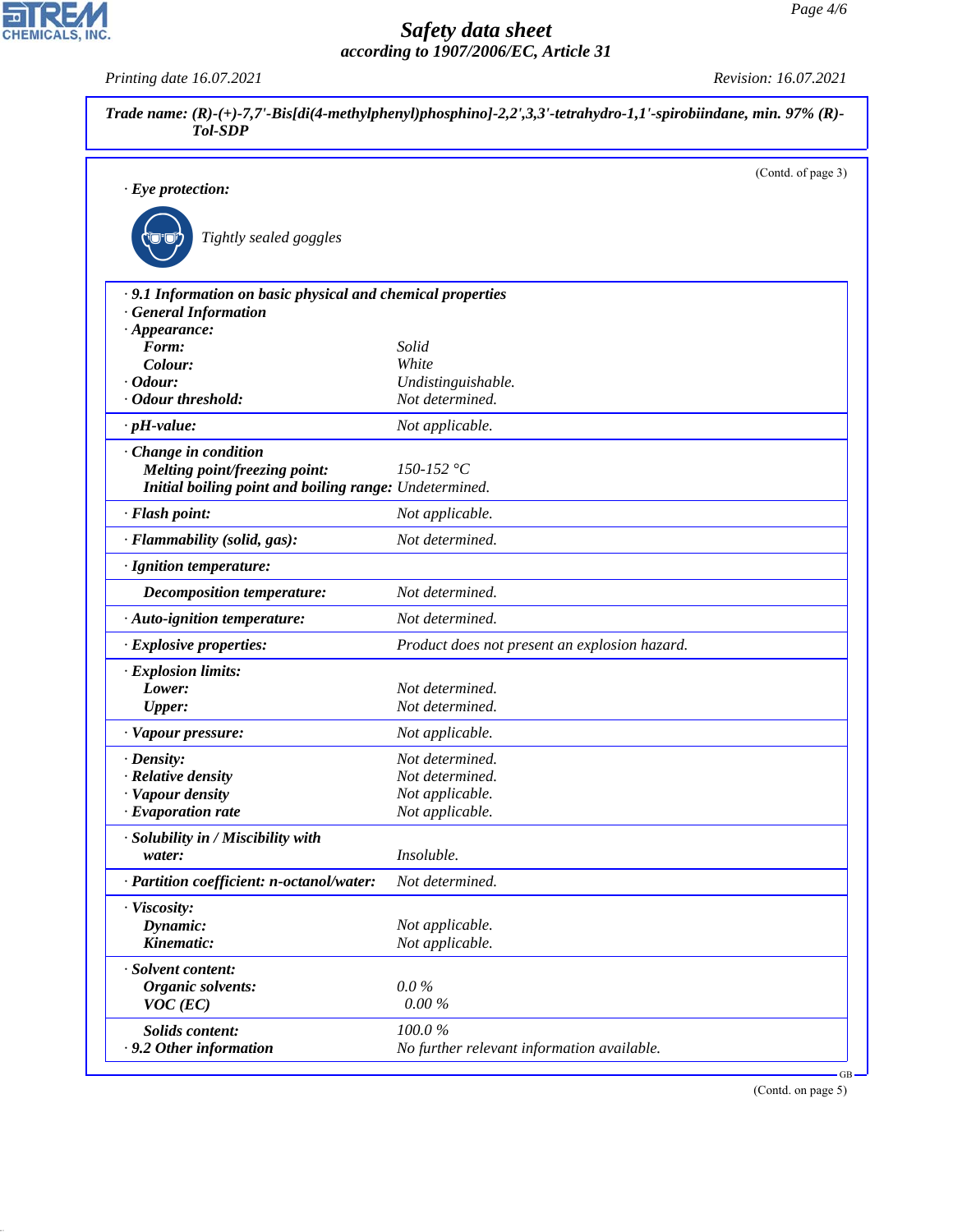*Printing date 16.07.2021 Revision: 16.07.2021*

*Trade name: (R)-(+)-7,7'-Bis[di(4-methylphenyl)phosphino]-2,2',3,3'-tetrahydro-1,1'-spirobiindane, min. 97% (R)- Tol-SDP*

(Contd. of page 4)

### *SECTION 10: Stability and reactivity*

- *· 10.1 Reactivity No further relevant information available.*
- *· 10.2 Chemical stability*
- *· Thermal decomposition / conditions to be avoided: No decomposition if used according to specifications.*
- *· 10.3 Possibility of hazardous reactions No dangerous reactions known.*
- *· 10.4 Conditions to avoid No further relevant information available.*
- *· 10.5 Incompatible materials: No further relevant information available.*
- *· 10.6 Hazardous decomposition products: No dangerous decomposition products known.*

### *SECTION 11: Toxicological information*

- *· 11.1 Information on toxicological effects*
- *· Acute toxicity Based on available data, the classification criteria are not met.*
- *· Primary irritant effect:*
- *· Skin corrosion/irritation*
- *Causes skin irritation.*
- *· Serious eye damage/irritation*
- *Causes serious eye irritation.*
- *· Respiratory or skin sensitisation Based on available data, the classification criteria are not met.*
- *· CMR effects (carcinogenity, mutagenicity and toxicity for reproduction)*
- *· Germ cell mutagenicity Based on available data, the classification criteria are not met.*
- *· Carcinogenicity Based on available data, the classification criteria are not met.*
- *· Reproductive toxicity Based on available data, the classification criteria are not met.*
- *· STOT-single exposure*
- *May cause respiratory irritation.*
- *· STOT-repeated exposure Based on available data, the classification criteria are not met.*
- *· Aspiration hazard Based on available data, the classification criteria are not met.*

## *SECTION 12: Ecological information*

*· 12.1 Toxicity*

- *· Aquatic toxicity: No further relevant information available.*
- *· 12.2 Persistence and degradability No further relevant information available.*
- *· 12.3 Bioaccumulative potential No further relevant information available.*
- *· 12.4 Mobility in soil No further relevant information available.*
- *· Additional ecological information:*
- *· General notes: Not known to be hazardous to water.*
- *· 12.5 Results of PBT and vPvB assessment*
- *· PBT: Not applicable.*
- *· vPvB: Not applicable.*
- *· 12.6 Other adverse effects No further relevant information available.*

### *SECTION 13: Disposal considerations*

- *· 13.1 Waste treatment methods*
- *· Recommendation*

44.1.1

*Must not be disposed together with household garbage. Do not allow product to reach sewage system.*

GB